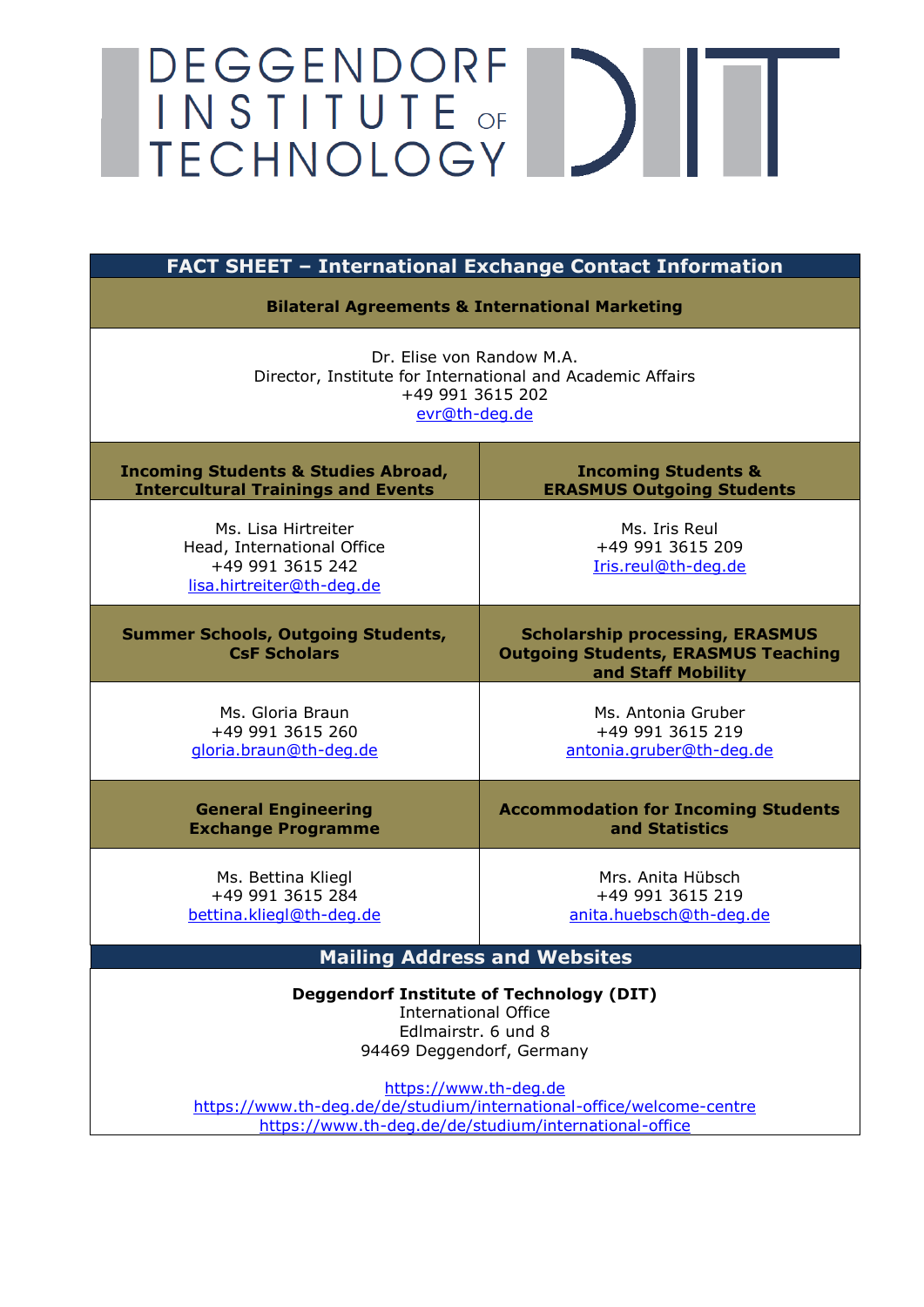| <b>Important Dates 2013/2014</b>                                                                                                                                                                                                                                                                                                                                                                                                                                                                                                                                                                                                                                                                                                                                                                                                                                                                                                                                                                                                                                                                                                                                                                                                                                                                                                                                                                                                                                                                                                                                                                                                                   |                                                                                                                                                                                                         |  |  |  |
|----------------------------------------------------------------------------------------------------------------------------------------------------------------------------------------------------------------------------------------------------------------------------------------------------------------------------------------------------------------------------------------------------------------------------------------------------------------------------------------------------------------------------------------------------------------------------------------------------------------------------------------------------------------------------------------------------------------------------------------------------------------------------------------------------------------------------------------------------------------------------------------------------------------------------------------------------------------------------------------------------------------------------------------------------------------------------------------------------------------------------------------------------------------------------------------------------------------------------------------------------------------------------------------------------------------------------------------------------------------------------------------------------------------------------------------------------------------------------------------------------------------------------------------------------------------------------------------------------------------------------------------------------|---------------------------------------------------------------------------------------------------------------------------------------------------------------------------------------------------------|--|--|--|
| <b>Winter Semester</b>                                                                                                                                                                                                                                                                                                                                                                                                                                                                                                                                                                                                                                                                                                                                                                                                                                                                                                                                                                                                                                                                                                                                                                                                                                                                                                                                                                                                                                                                                                                                                                                                                             | <b>Summer Semester</b>                                                                                                                                                                                  |  |  |  |
| <b>Application Deadline: June 1st</b><br><b>Orientation Days: 2 weeks before lectures</b><br>start                                                                                                                                                                                                                                                                                                                                                                                                                                                                                                                                                                                                                                                                                                                                                                                                                                                                                                                                                                                                                                                                                                                                                                                                                                                                                                                                                                                                                                                                                                                                                 | <b>Application Deadline: December 1st</b><br><b>Orientation Days: 2 weeks before lectures</b><br>start                                                                                                  |  |  |  |
| <b>Academic Year:</b><br>Lectures begin: October 1<br>Christmas break: December 22 - January 5<br>Lectures end: January 25<br>Exam period: January 22 - February 14<br>Semester break: February 15 - March 14                                                                                                                                                                                                                                                                                                                                                                                                                                                                                                                                                                                                                                                                                                                                                                                                                                                                                                                                                                                                                                                                                                                                                                                                                                                                                                                                                                                                                                      | <b>Academic Year:</b><br>Lectures begin: March 17<br>Easter break: March 28 - April 2<br>Whitsun break: Mai 17-21<br>Lectures end: July 10<br>Exam period: July 11-31<br>Semester break: Aug 1 - Sep 30 |  |  |  |
|                                                                                                                                                                                                                                                                                                                                                                                                                                                                                                                                                                                                                                                                                                                                                                                                                                                                                                                                                                                                                                                                                                                                                                                                                                                                                                                                                                                                                                                                                                                                                                                                                                                    | <b>Academic Calendar</b><br>http://www.dit.edu/de/studium/studienzentrum/studierende/1072-semesteruebersicht                                                                                            |  |  |  |
|                                                                                                                                                                                                                                                                                                                                                                                                                                                                                                                                                                                                                                                                                                                                                                                                                                                                                                                                                                                                                                                                                                                                                                                                                                                                                                                                                                                                                                                                                                                                                                                                                                                    |                                                                                                                                                                                                         |  |  |  |
| <b>Course Offerings</b><br>Foreign exchange students are free to choose courses, regardless of their study fields after<br>consultation with academic advisors at home university. Please contact Ms. Lisa Hirtreiter for<br>details (lisa.hirtreiter@th-deg.de) or Ms. Iris Reul (iris.reul@th-deg.de).<br><b>Programmes offered in English:</b><br>$\bullet$<br>International Management (B.A.),<br>General Engineering (BE Ing),<br>Electrical Engineering (M. Eng., with some classes in German),<br>Strategic and International Management (M.A., summer semester classes in English).<br>German language courses are offered for foreign students and are compulsory. In the<br>$\bullet$<br>beginning there is a placement test in order to find the right class for each student.<br>DIT's undergraduate bachelor's programmes:<br><b>Applied Computer Sciences</b><br>$\bullet$<br><b>Applied Economics</b><br>$\bullet$<br><b>Business Administration</b><br>٠<br>Business Informatics (full-time and part-time)<br>Civil and Construction Engineering<br>$\bullet$<br>Electrical and Information Engineering<br>$\bullet$<br>General Engineering (Engineering semester in English)<br>$\bullet$<br><b>Industrial Engineering</b><br>$\bullet$<br>International Management (in English)<br>$\bullet$<br><b>Mechanical Engineering</b><br>$\bullet$<br>Mechatronics<br>$\bullet$<br>Media Technology<br>$\bullet$<br>Nursing Care Education (part-time)<br>$\bullet$<br>Operational Management (part-time)<br>$\bullet$<br>Physics Engineering<br>$\bullet$<br>Ressources and Environmental Management<br>$\bullet$<br>Tourism Management |                                                                                                                                                                                                         |  |  |  |
| For more course information please see:<br>http://www.dit.edu/en/studies                                                                                                                                                                                                                                                                                                                                                                                                                                                                                                                                                                                                                                                                                                                                                                                                                                                                                                                                                                                                                                                                                                                                                                                                                                                                                                                                                                                                                                                                                                                                                                           |                                                                                                                                                                                                         |  |  |  |
|                                                                                                                                                                                                                                                                                                                                                                                                                                                                                                                                                                                                                                                                                                                                                                                                                                                                                                                                                                                                                                                                                                                                                                                                                                                                                                                                                                                                                                                                                                                                                                                                                                                    | <b>Information about DIT/THD</b>                                                                                                                                                                        |  |  |  |

**Total Number of Students:** 

5,000 students, 10 percent come from 58 countries worldwide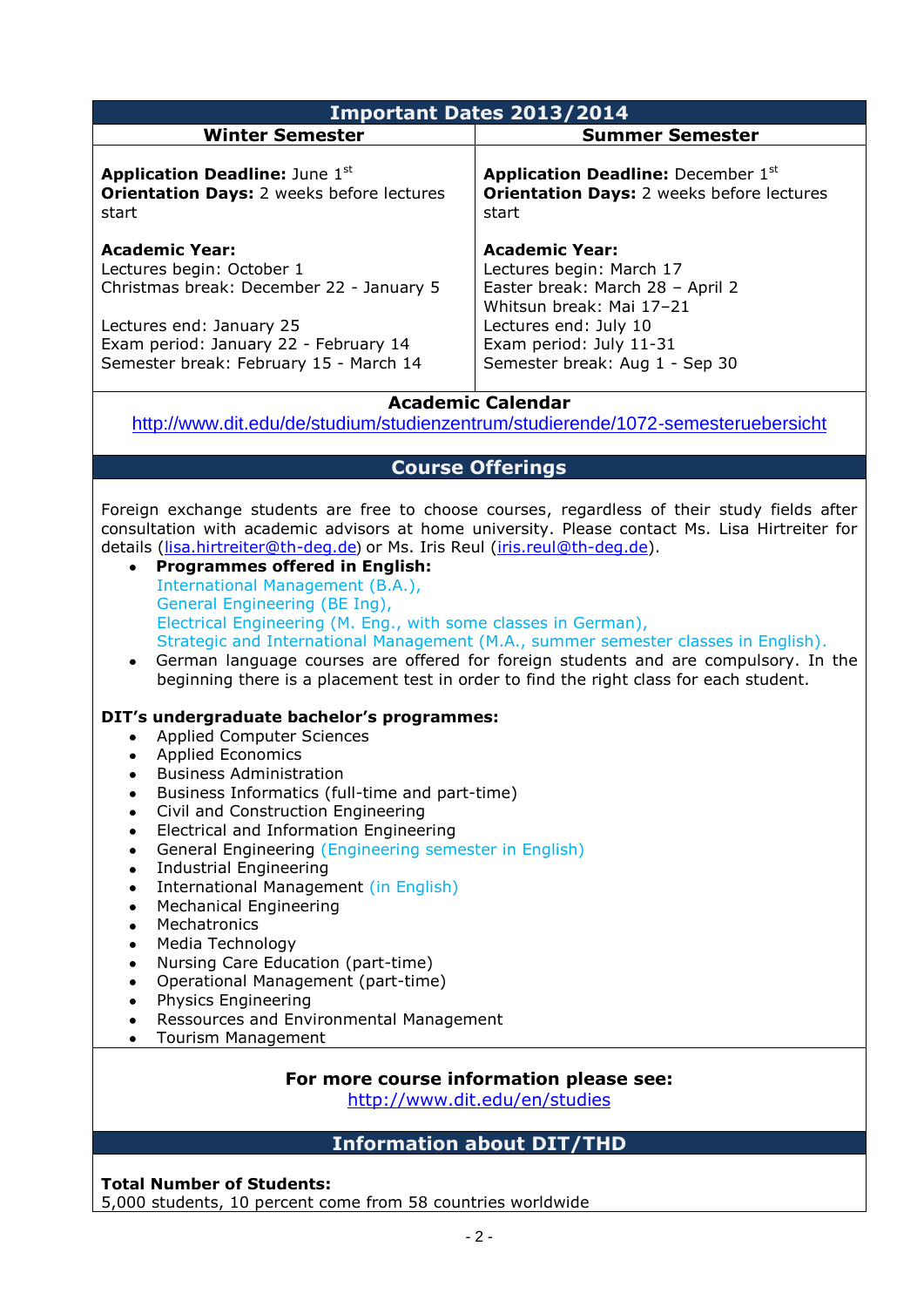#### **Orientation Programme:**

We will assist you during your first days in Deggendorf by helping you to register at the town hall, get the residence permit, enroll at the university, set up a bank account, get health insurance, etc. There will also be a 'Welcome Party', a 'Bavarian Evening', excursions (two oneday trips), intercultural German/Bavarian training and an intensive preparatory German course. Fee for the orientation package:  $\epsilon$  45, and  $\epsilon$  40 for the German intensive course.

# **Academic Information**

#### **Course Load per Semester:**

An average of 30 ECTS points (European Credit Transfer System), or 5-7 courses pro semester. Exchange students have to take German classes twice weekly, for 4 ECTS pro semester.

#### **Grading:**

| ECTS-Grade                                       | Local grade        | Proportion (%) of the entire<br>performance in the exam |
|--------------------------------------------------|--------------------|---------------------------------------------------------|
| A (better as 90%), Around 10% of all grades      | $1.0 - 1.6$        | $100 - 88$                                              |
| B (inferior 10% and better as 65%), share of 24% | $1,7 - 2,1$        | $87 - 78$                                               |
| C (inferior 45% and better as 35%), share of 30% | $2,2 - 2,5$        | $77 - 70$                                               |
| D (inferior 65% and better as 10%), share of 25% | $2,6 - 3,0$        | $69 - 60$                                               |
| E (inferior 75% and better as 10%), share of 15% | $3,1 - 3,7$ or 4.0 | $59 - 46$                                               |
| F (inferior 90%), share of 10% (failed)          | 5,0                | $45 - 0$                                                |

#### **Examinations:**

At the end of each semester: Written exams, semester finals, project work and presentations.

#### **Facilities:**

On campus: Cafeteria and coffee shop, student refectory, copy shop, bank cash machine. Other student facilities: Language Centre, Sports Centre, International Office, Careers Advice Centre.

All facilities are provided with wheelchair access.

DIT uses the latest technology and has wireless broadband on campus. We have a comprehensive student Intranet website which may be used to provide students with lecture notes, course content, study materials and access to online databases and library catalogue information.

We aim to provide a optimal learning environment in which students of all ages, nationalities and ability can excel.

## **Accommodation and Living**

#### **General Information:**

DIT offers private accommodation and student halls of residence for foreign students,. The halls of residence are off-campus but close-by (10 to 15 mins walking distance). PLEASE contact Anita Hübsch at the International Office first for any kind of accommodation under the following e-mail address: [anita.huebsch@thd-deg.de](mailto:anita.huebsch@thd-deg.de)

For an overview of the student dormitories click the links below:

| www.studentenhaus-deggendorf.de       | www.studentenpark-deggendorf.de           |  |  |  |
|---------------------------------------|-------------------------------------------|--|--|--|
| www.deggendorfer-studentenviertel.de  | www.mrellok.de                            |  |  |  |
| www.deggendorfer-studentenzentrum.de/ |                                           |  |  |  |
| <b>Estimated expenses per month:</b>  |                                           |  |  |  |
| Accommodation: €260 - 400             | Food:<br>at least €160                    |  |  |  |
| Health insurance: $\epsilon$ 78       | Public Transport: none, a bicycle will do |  |  |  |
| Miscellaneous Expenses: €100          | Total: about $€650-800$                   |  |  |  |